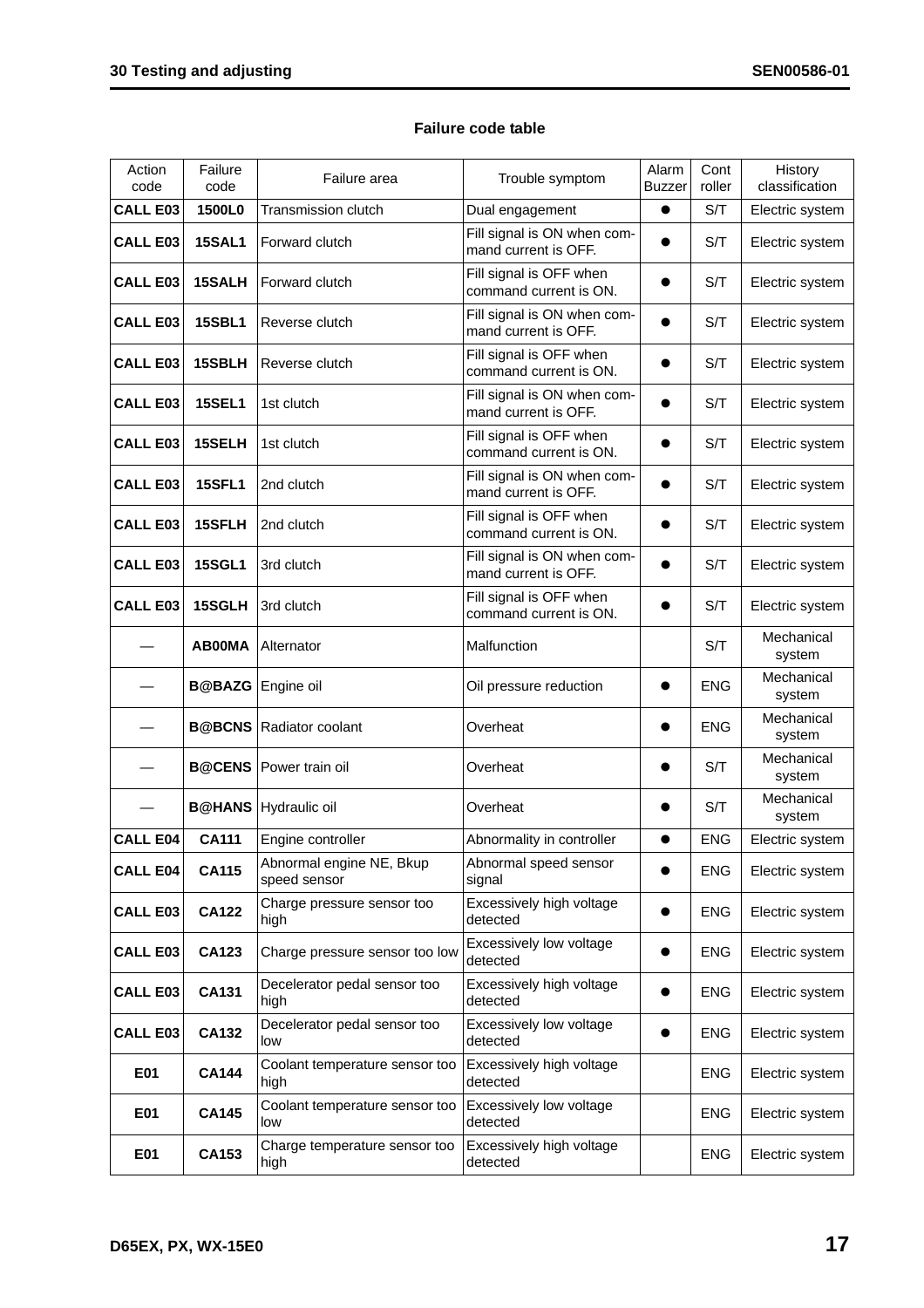| Action<br>code  | Failure<br>code | Failure area                                             | Trouble symptom                                | Alarm<br><b>Buzzer</b> | Cont<br>roller | History<br>classification |
|-----------------|-----------------|----------------------------------------------------------|------------------------------------------------|------------------------|----------------|---------------------------|
| E01             | <b>CA154</b>    | Charge temperature sensor too<br>low                     | Excessively low voltage<br>detected            |                        | <b>ENG</b>     | Electric system           |
| <b>CALL E03</b> | <b>CA155</b>    | Charge temperature tool high<br>and engine speed derated | Exceeded upper control<br>limit of temperature |                        | <b>ENG</b>     | Electric system           |
| <b>CALL E03</b> | <b>CA187</b>    | Sensor power source 2 too low                            | Excessively low voltage<br>detected            |                        | <b>ENG</b>     | Electric system           |
| E01             | <b>CA221</b>    | Atmospheric pressure sensor<br>too high                  | Excessively high voltage<br>detected           |                        | <b>ENG</b>     | Electric system           |
| E01             | CA222           | Atmospheric pressure sensor<br>too low                   | Excessively low voltage<br>detected            |                        | <b>ENG</b>     | Electric system           |
| <b>CALL E03</b> | <b>CA227</b>    | Sensor power source 2 too high                           | Excessively high voltage<br>detected           |                        | <b>ENG</b>     | Electric system           |
|                 | <b>CA234</b>    | Engine overspeed                                         | Too high speed                                 |                        | <b>ENG</b>     | Mechanical<br>system      |
| <b>CALL E03</b> | <b>CA238</b>    | Abnormal power source for Ne<br>speed sensor             | Excessively low voltage<br>detected            |                        | <b>ENG</b>     | Electric system           |
| <b>CALL E03</b> | <b>CA271</b>    | <b>IMV/PCV1 short circuit</b>                            | Short circuit                                  | $\bullet$              | <b>ENG</b>     | Electric system           |
| <b>CALL E03</b> | <b>CA272</b>    | IMV/PCV1 disconnection                                   | <b>Disconnection</b>                           | $\bullet$              | <b>ENG</b>     | Electric system           |
| <b>CALL E03</b> | <b>CA281</b>    | Abnormal supply pump pres-<br>sure balance               | Abnormal fuel sending                          |                        | <b>ENG</b>     | Electric system           |
| <b>CALL E03</b> | CA322           | Disconnection and short circuit<br>in injector #1        | Disconnection and short<br>circuit             |                        | <b>ENG</b>     | Electric system           |
| <b>CALL E03</b> | CA323           | Disconnection and short circuit<br>in injector #5        | Disconnection and short<br>circuit             |                        | <b>ENG</b>     | Electric system           |
| <b>CALL E03</b> | CA324           | Disconnection and short circuit<br>in injector #3        | Disconnection and short<br>circuit             |                        | <b>ENG</b>     | Electric system           |
| <b>CALL E03</b> | CA325           | Disconnection and short circuit<br>in injector #6        | Disconnection and short<br>circuit             |                        | <b>ENG</b>     | Electric system           |
| <b>CALL E03</b> | CA331           | Disconnection and short circuit<br>in injector #2        | Disconnection and short<br>circuit             |                        | <b>ENG</b>     | Electric system           |
| <b>CALL E03</b> | CA332           | Disconnection and short circuit<br>in injector #4        | Disconnection and short<br>circuit             |                        | <b>ENG</b>     | Electric system           |
| <b>CALL E04</b> | CA342           | Abnormal engine controller data<br>matching consistency  | Matching in consistency                        | $\bullet$              | <b>ENG</b>     | Electric system           |
| <b>CALL E03</b> | CA352           | Sensor power source 1 too low                            | Excessively low voltage<br>detected            |                        | <b>ENG</b>     | Electric system           |
| <b>CALL E03</b> | CA386           | Sensor power source 1 too high                           | Excessively high voltage<br>detected           |                        | ENG            | Electric system           |
| E01             | <b>CA428</b>    | Water detection sensor too high                          | Excessively high voltage<br>detected           |                        | <b>ENG</b>     | Electric system           |
| E01             | <b>CA429</b>    | Water detection sensor too low                           | Excessively low voltage<br>detected            |                        | ENG            | Electric system           |
| E01             | CA435           | Abnormal engine oil pressure<br>switch                   | Abnormal signal circuit                        |                        | ENG            | Electric system           |
| <b>CALL E04</b> | <b>CA441</b>    | Power supply voltage too low                             | Excessively low voltage<br>detected            |                        | ENG            | Electric system           |
| <b>CALL E04</b> | <b>CA442</b>    | Power supply voltage too high                            | Excessively high voltage<br>detected           |                        | ENG            | Electric system           |
| <b>CALL E03</b> | <b>CA449</b>    | Common rail pressure too high<br>(2)                     | Excessively high pressure<br>detected          |                        | ENG            | Electric system           |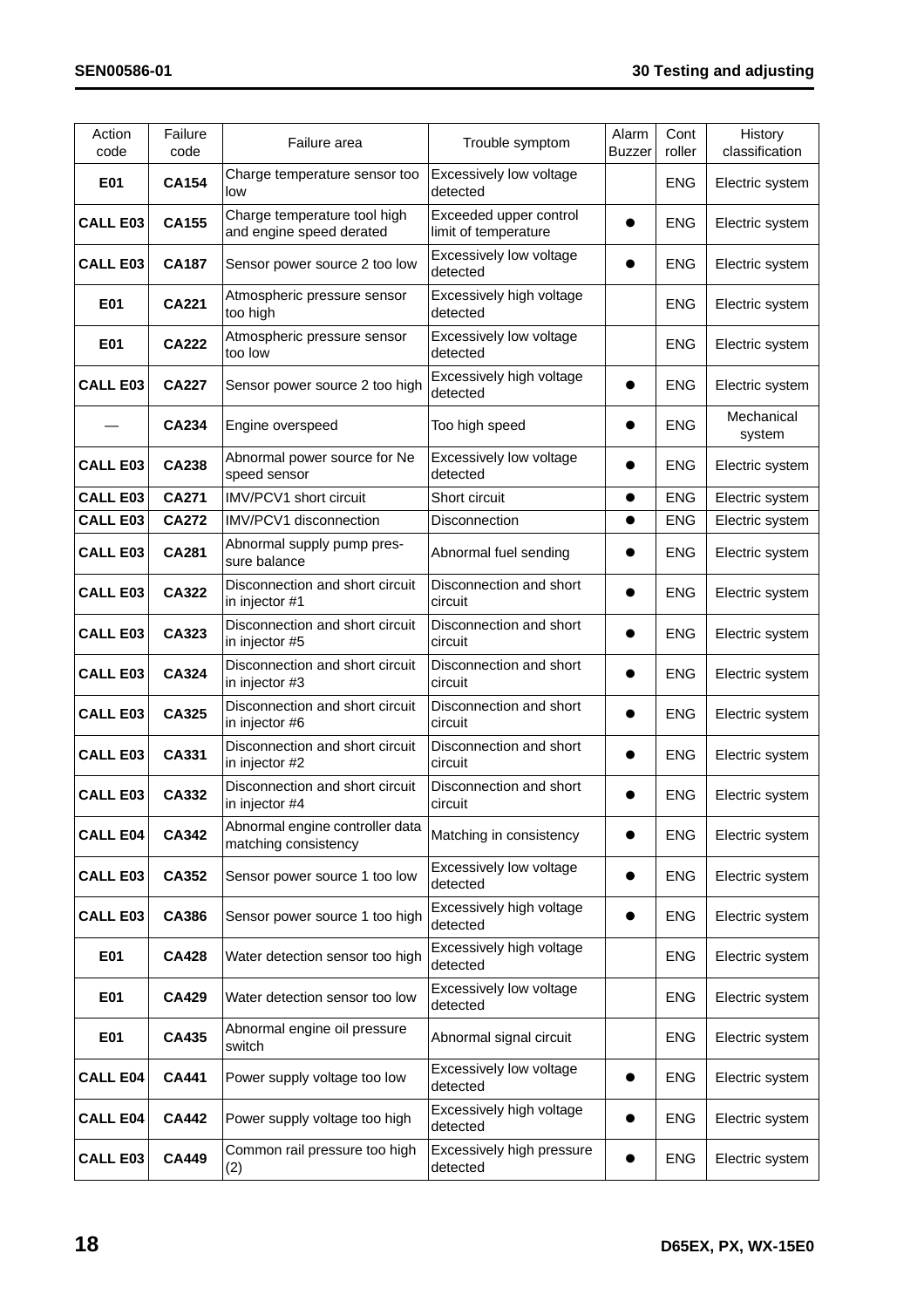| Action<br>code  | Failure<br>code           | Failure area                                                               | Trouble symptom                                | Alarm<br><b>Buzzer</b> | Cont<br>roller | History<br>classification |
|-----------------|---------------------------|----------------------------------------------------------------------------|------------------------------------------------|------------------------|----------------|---------------------------|
| <b>CALL E03</b> | <b>CA451</b>              | Common rail pressure sensor<br>too high                                    | Excessively high voltage<br>detected           |                        | <b>ENG</b>     | Electric system           |
| <b>CALL E03</b> | <b>CA452</b>              | Common rail pressure sensor<br>too low                                     | Excessively low voltage<br>detected            |                        | <b>ENG</b>     | Electric system           |
| <b>CALL E03</b> | <b>CA488</b>              | Charge temperature too high<br>torque derated                              | Exceeded upper control<br>limit of temperature |                        | <b>ENG</b>     | Electric system           |
| <b>CALL E03</b> | CA553                     | Common rail pressure too high<br>(1)                                       | Excessively high pressure<br>detected          |                        | <b>ENG</b>     | Electric system           |
| E02             | <b>CA559</b>              | Supply pump no pressure (1)                                                | No pressure feeding<br>detected                |                        | <b>ENG</b>     | Electric system           |
| <b>CALL E03</b> | CA689                     | Abnormal engine NE speed<br>sensor                                         | Abnormality in signal                          |                        | <b>ENG</b>     | Electric system           |
| <b>CALL E03</b> | <b>CA731</b>              | Abnormal engine Bkup speed<br>sensor phase                                 | Abnormal phase                                 | $\bullet$              | <b>ENG</b>     | Electric system           |
| <b>CALL E04</b> | <b>CA757</b>              | Loss of all data of engine con-<br>troller                                 | Loss of all data                               |                        | <b>ENG</b>     | Electric system           |
| <b>CALL E03</b> | <b>CA778</b>              | Abnormal engine Bkup speed<br>sensor                                       | Abnormal Bkup signal                           |                        | <b>ENG</b>     | Electric system           |
| <b>CALL E03</b> | CA1633                    | Abnormal KOMNET                                                            | Abnormal communication                         | $\bullet$              | <b>ENG</b>     | Electric system           |
| <b>CALL E03</b> | CA2185                    | Decelerator pedal sensor power<br>source too high                          | Excessively high voltage<br>detected           |                        | <b>ENG</b>     | Electric system           |
| <b>CALL E03</b> | CA2186                    | Decelerator pedal sensor power<br>source too low                           | Excessively low voltage<br>detected            |                        | <b>ENG</b>     | Electric system           |
| <b>CALL E03</b> | <b>CA2249</b>             | Supply pump no pressure (2)                                                | No pressure feeding<br>detected                |                        | <b>ENG</b>     | Electric system           |
| <b>CALL E03</b> | <b>CA2265</b>             | Disconnection in electric lift<br>pump                                     | Disconnection                                  |                        | <b>ENG</b>     | Electric system           |
| <b>CALL E03</b> | CA2266                    | Short circuit in electric lift pump                                        | Short circuit                                  | $\bullet$              | <b>ENG</b>     | Electric system           |
| <b>CALL E03</b> | CA2311                    | Abnormal IMV solenoid                                                      | Abnormal resistance                            |                        | <b>ENG</b>     | Electric system           |
| E01             | CA2555                    | Disconnection in air intake<br>heater relay                                | Disconnection                                  |                        | <b>ENG</b>     | Electric system           |
| E01             | CA2556                    | Short circuit in air intake heater<br>relay                                | Short circuit                                  |                        | <b>ENG</b>     | Electric system           |
|                 | <b>D110KA</b>             | Battery relay                                                              | Short circuit                                  |                        | S/T            | Electric system           |
|                 | <b>D110KB</b>             | <b>Battery relay</b>                                                       | Disconnection                                  |                        | S/T            | Electric system           |
| E02             | <b>D130KA</b>             | Neutral safety relay                                                       | Disconnection                                  |                        | S/T            | Electric system           |
| E02             | <b>D130KB</b>             | Neutral safety relay                                                       | Short circuit                                  | $\bullet$              | S/T            | Electric system           |
| E01             | <b>D161KA</b>             | Backup alarm relay                                                         | <b>Disconnection</b>                           |                        | S/T            | Electric system           |
| E01             | <b>D161KB</b>             | Backup alarm relay                                                         | Short circuit                                  |                        | S/T            | Electric system           |
| <b>CALL E03</b> | <b>DAFRKR</b>             | Monitor panel CAN communica-<br>tion                                       | Defective communication                        |                        | <b>MON</b>     | Electric system           |
| E01             | <b>DAQ0KT</b><br>(DB30KT) | Steering and transmission con-<br>troller                                  | Abnormality in controller                      |                        | S/T            | Electric system           |
| <b>CALL E04</b> | DAQ1KK<br>(DB31KK)        | Main power source of steering<br>and transmission controller               | Power supply voltage drop,<br>input            |                        | S/T            | Electric system           |
| <b>CALL E04</b> | DAQ2KK                    | Steering and transmission con-<br>(DB32KK) troller load power source       | Power supply voltage drop,<br>input            |                        | S/T            | Electric system           |
| <b>CALL E03</b> | DAQ5KK                    | 5V power source of steering and<br>(DB35KK) transmission controller sensor | Power supply voltage drop,<br>input            |                        | S/T            | Electric system           |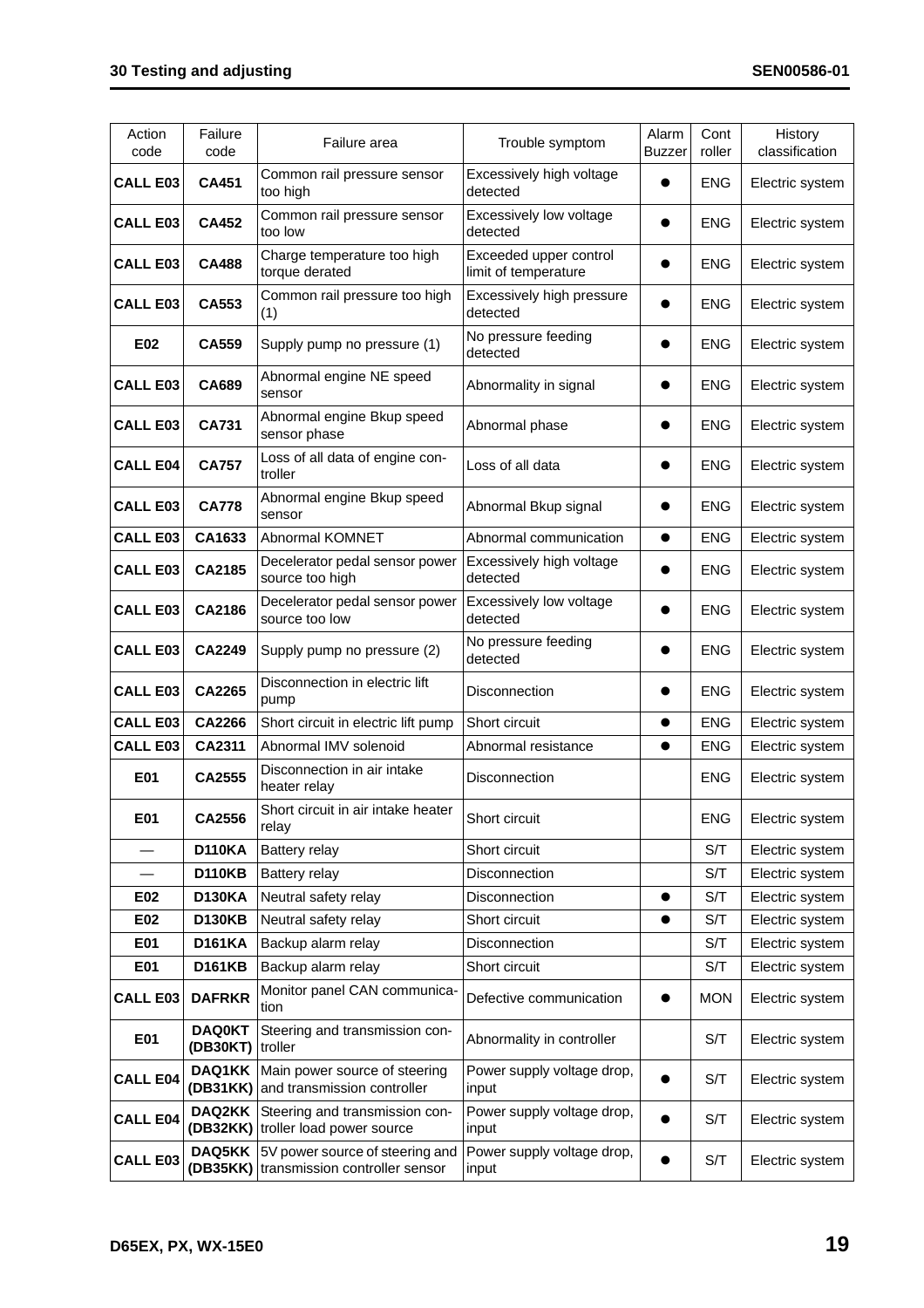| Action<br>code  | Failure<br>code    | Failure area                                                               | Trouble symptom                                                          | Alarm<br><b>Buzzer</b> | Cont<br>roller | History<br>classification |
|-----------------|--------------------|----------------------------------------------------------------------------|--------------------------------------------------------------------------|------------------------|----------------|---------------------------|
| <b>CALL E03</b> | DAQ6KK<br>(DB36KK) | 24V power source of steering<br>and transmission controller sen-<br>sor    | Power supply voltage drop,<br>input                                      |                        | S/T            | Electric system           |
| <b>CALL E04</b> | DAQ9KQ             | Steering and transmission con-<br>(DB39KQ) troller model selection         | Model select signal incon-<br>sistency                                   | $\bullet$              | S/T            | Electric system           |
| <b>CALL E03</b> | <b>DB2RKR</b>      | Steering and transmission con-<br>troller CAN communication                | Defective communication<br>(Abnormality in target com-<br>ponent system) |                        | S/T            | Electric system           |
| <b>E01</b>      | DB30KT<br>(DAQ0KT) | Steering and transmission con-<br>troller                                  | Abnormality in controller                                                |                        | S/T            | Electric system           |
| <b>CALL E04</b> | DB31KK             | Main power source of steering<br>(DAQ1KK) and transmission controller      | Power supply voltage drop,<br>input                                      |                        | S/T            | Electric system           |
| <b>CALL E04</b> | DB32KK             | Steering and transmission con-<br>(DAQ2KK) troller load power source       | Power supply voltage drop,<br>input                                      |                        | S/T            | Electric system           |
| <b>CALL E03</b> | DB35KK             | 5V power source of steering and<br>(DAQ5KK) transmission controller sensor | Power supply voltage drop,<br>input                                      |                        | S/T            | Electric system           |
| <b>CALL E03</b> | DB36KK<br>(DAQ6KK) | 24V power source of steering<br>and transmission controller sen-<br>sor    | Power supply voltage drop,<br>input                                      |                        | S/T            | Electric system           |
| <b>CALL E04</b> | DB39KQ             | Steering and transmission con-<br>(DAQ9KQ) troller model selection harness | Model select signal incon-<br>sistency                                   |                        | S/T            | Electric system           |
| E02             | DD12KA             | Shift up switch                                                            | Disconnection                                                            |                        | S/T            | Electric system           |
| E02             | DD12KB             | Shift up switch                                                            | Short circuit                                                            |                        | S/T            | Electric system           |
| E02             | DD13KA             | Shift down switch                                                          | Disconnection                                                            |                        | S/T            | Electric system           |
| E02             | DD13KB             | Shift down switch                                                          | Short circuit                                                            | $\bullet$              | S/T            | Electric system           |
| <b>CALL E03</b> | DD14KA<br>(DDQ2KA) | Parking lever switch                                                       | Disconnection                                                            |                        | S/T            | Electric system           |
| <b>CALL E03</b> | DD14KB<br>(DDQ2KB) | Parking lever switch                                                       | Short circuit                                                            |                        | S/T            | Electric system           |
| E02             | <b>DDN7KA</b>      | Pitch control switch                                                       | Disconnection                                                            | $\bullet$              | S/T            | Electric system           |
| E02             | <b>DDN7KB</b>      | Pitch control switch                                                       | Short circuit                                                            | $\bullet$              | S/T            | Electric system           |
| <b>CALL E03</b> | DDQ2KA<br>(DD14KA) | Parking lever switch                                                       | Disconnection                                                            |                        | S/T            | Electric system           |
| <b>CALL E03</b> | DDQ2KB<br>(DD14KB) | Parking lever switch                                                       | Short circuit                                                            |                        | S/T            | Electric system           |
|                 | <b>DGS1KX</b>      | Hydraulic oil temperature sen-<br>sor                                      | Input signal out of range                                                |                        | S/T            | Electric system           |
| E01             | DGT1KA             | Power train oil temperature sen-<br>sor                                    | Disconnection                                                            |                        | S/T            | Electric system           |
| E01             | DGT1KX             | Power train oil temperature sen-<br>sor                                    | Input signal out of range                                                |                        | S/T            | Electric system           |
| <b>CALL E03</b> | DK10KA             | Fuel control dial                                                          | Disconnection                                                            | $\bullet$              | S/T            | Electric system           |
| <b>CALL E03</b> | DK10KB             | Fuel control dial                                                          | Short circuit                                                            |                        | S/T            | Electric system           |
| <b>CALL E03</b> | DK30KA             | Steering potentiometer (1)                                                 | Disconnection                                                            |                        | S/T            | Electric system           |
| <b>CALL E03</b> | DK30KB             | Steering potentiometer (1)                                                 | Short circuit                                                            |                        | S/T            | Electric system           |
| <b>CALL E04</b> | DK30KX             | Steering potentiometer                                                     | Input signal out of range                                                | $\bullet$              | S/T            | Electric system           |
| <b>CALL E04</b> | DK30KZ             | Steering potentiometer                                                     | Disconnection or<br>short circuit                                        |                        | S/T            | Electric system           |
| <b>CALL E03</b> | <b>DK30L8</b>      | Steering potentiometer                                                     | Inconsistent analog signals                                              | $\bullet$              | S/T            | Electric system           |
| <b>CALL E03</b> | DK31KA             | Steering potentiometer (2)                                                 | Disconnection                                                            | $\bullet$              | S/T            | Electric system           |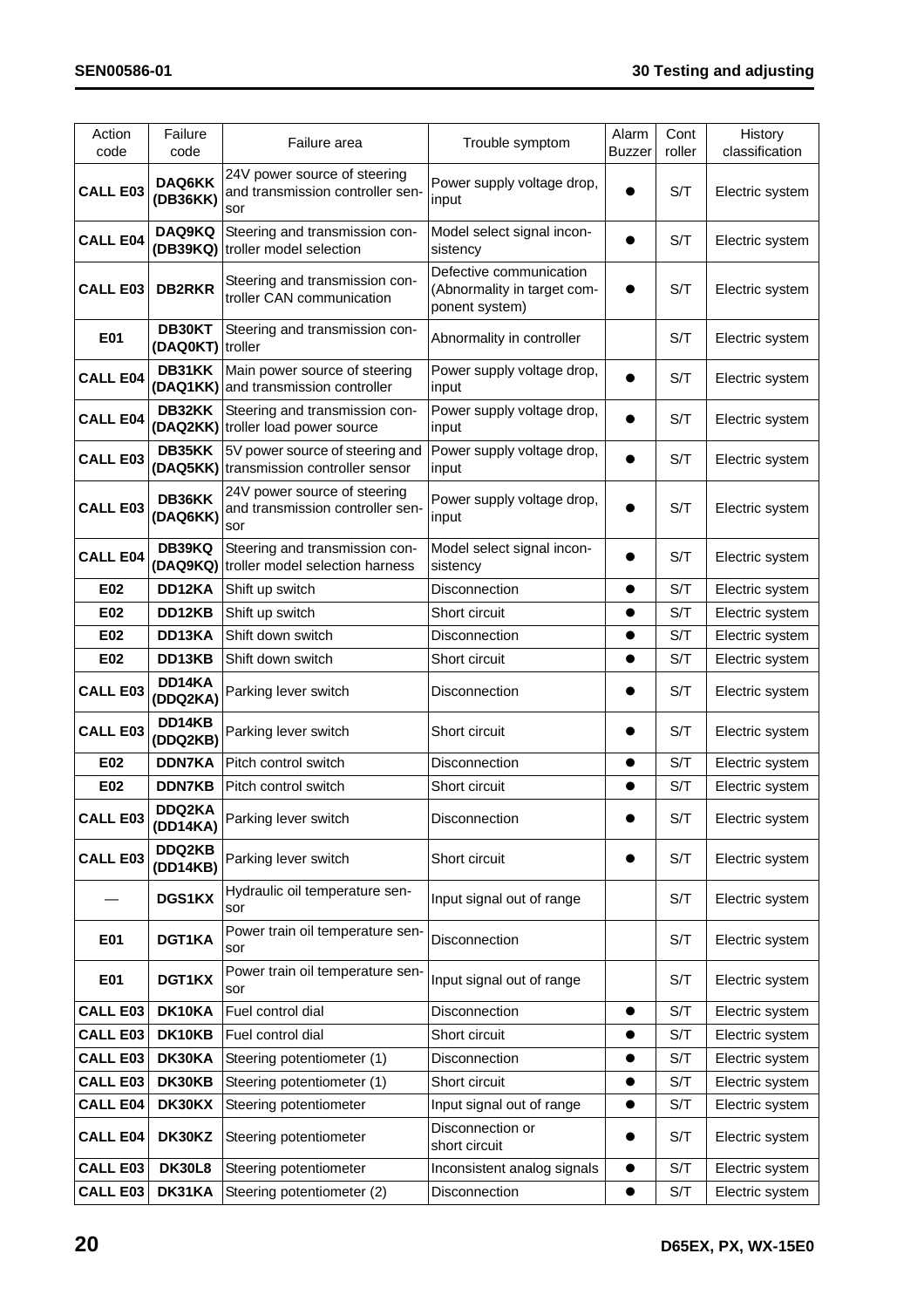| Action<br>code    | Failure<br>code    | Failure area                          | Trouble symptom                       | Alarm<br>Buzzer | Cont<br>roller | History<br>classification |
|-------------------|--------------------|---------------------------------------|---------------------------------------|-----------------|----------------|---------------------------|
| <b>CALL E03</b>   | DK31KB             | Steering potentiometer (2)            | Short circuit                         | $\bullet$       | S/T            | Electric system           |
| E01               | DK40KA             | Brake potentiometer                   | Disconnection                         |                 | S/T            | Electric system           |
| E01               | DK40KB             | Brake potentiometer                   | Short circuit                         |                 | S/T            | Electric system           |
| <b>CALL E04</b>   | DK55KX             | Forward-reverse potentiometer         | Input signal out of range             | $\bullet$       | S/T            | Electric system           |
| <b>CALL E04</b>   | DK55KZ             | Forward-reverse potentiometer         | Disconnection or<br>short circuit     |                 | S/T            | Electric system           |
| CALL E03          | <b>DK55L8</b>      | Forward-reverse potentiometer         | Inconsistent analog signals           | $\bullet$       | S/T            | Electric system           |
| <b>CALL E03</b>   | DK56KA             | Forward-reverse potentiometer<br>(1)  | Short circuit                         |                 | S/T            | Electric system           |
| <b>CALL E03</b>   | DK56KB             | Forward-reverse potentiometer<br>(1)  | Disconnection                         |                 | S/T            | Electric system           |
| <b>CALL E03</b>   | DK57KA             | Forward-reverse potentiometer<br>(2)  | Disconnection                         |                 | S/T            | Electric system           |
| <b>CALL E03</b>   | DK57KB             | Forward-reverse potentiometer<br>(2)  | Short circuit                         |                 | S/T            | Electric system           |
| <b>CALL E03</b>   | DKH1KA<br>(DKH1KX) | Pitch angle sensor                    | Short circuit                         |                 | S/T            | Electric system           |
| <b>CALL E03</b>   | DKH1KB<br>(DKH1KX) | Pitch angle sensor                    | Disconnection                         |                 | S/T            | Electric system           |
| CALL E03 (DKH1KA) | DKH1KX<br>(DKH1KB) | Pitch angle sensor                    | Input signal out of range             |                 | S/T            | Electric system           |
| E01               | DLT3KA             | Transmission output speed sen-<br>sor | Disconnection                         |                 | S/T            | Electric system           |
| E01               | DLT3KB             | Transmission output speed sen-<br>sor | Short circuit                         |                 | S/T            | Electric system           |
|                   | <b>DV00KB</b>      | Alarm buzzer                          | Short circuit                         |                 | <b>MON</b>     | Electric system           |
| E02               | <b>DW5AKA</b>      | Pitch control solenoid                | Disconnection                         | $\bullet$       | S/T            | Electric system           |
| E02               | DW5AKB             | Pitch control solenoid                | Short circuit                         |                 | S/T            | Electric system           |
| E02               | DW5AKY             | Pitch control solenoid                | Short circuit to power<br>source line |                 | S/T            | Electric system           |
| E01               |                    | <b>DW7BKA</b> Fan reverse solenoid    | Disconnection                         |                 | S/T            | Electric system           |
| E01               | <b>DW7BKB</b>      | Fan reverse solenoid                  | Short circuit                         |                 | S/T            | Electric system           |
| <b>CALL E03</b>   |                    | <b>DWN1KA HSS EPC solenoid right</b>  | <b>Disconnection</b>                  | $\bullet$       | S/T            | Electric system           |
| <b>CALL E03</b>   | DWN1KB             | HSS EPC solenoid right                | Short circuit                         | $\bullet$       | S/T            | Electric system           |
| <b>CALL E04</b>   | DWN1KY             | HSS EPC solenoid right                | Short circuit to power<br>source line |                 | S/T            | Electric system           |
| <b>CALL E03</b>   | <b>DWN2KA</b>      | <b>HSS EPC solenoid left</b>          | <b>Disconnection</b>                  | $\bullet$       | S/T            | Electric system           |
| <b>CALL E03</b>   | DWN2KB             | <b>HSS EPC solenoid left</b>          | Short circuit                         | $\bullet$       | S/T            | Electric system           |
| <b>CALL E04</b>   | DWN2KY             | <b>HSS EPC solenoid left</b>          | Short circuit to power<br>source line |                 | S/T            | Electric system           |
| E01               | <b>DWN5KA</b>      | Fan pump TVC solenoid                 | Disconnection                         |                 | S/T            | Electric system           |
| E01               | DWN5KB             | Fan pump TVC solenoid                 | Short circuit                         |                 | S/T            | Electric system           |
| E02               | DWN5KY             | Fan pump TVC solenoid                 | Short circuit to power<br>source line |                 | S/T            | Electric system           |
| E01               | <b>DXA0KA</b>      | HSS pump TVC solenoid                 | Disconnection                         |                 | S/T            | Electric system           |
| E01               | <b>DXA0KB</b>      | HSS pump TVC solenoid                 | Short circuit                         |                 | S/T            | Electric system           |
| E01               | <b>DXA0KY</b>      | HSS pump TVC solenoid                 | Short circuit to power<br>source line |                 | S/T            | Electric system           |